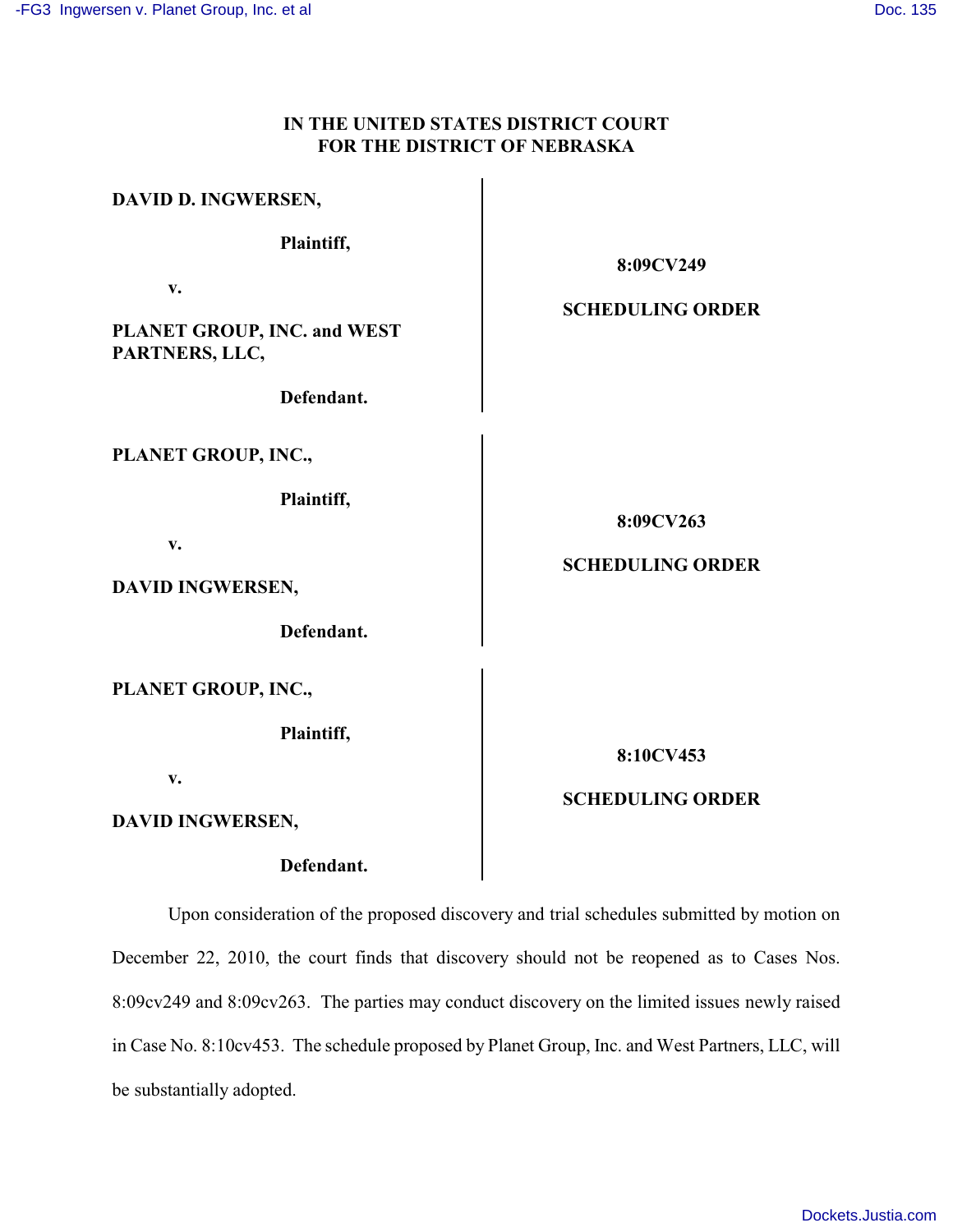## **IT IS ORDERED:**

1. Discovery remains closed as to Cases Nos. 8:09cv249 and 8:09cv263.

2. Planet Group's November 5, 2010 motion for leave to file an amended complaint is denied as moot.

3. Cases No. 8:10cv453 is consolidated for trial with Cases Nos. 8:09cv249 and 8:09cv263. An order of consolidation will be entered separately.

4. As to Case No. 8:10cv453,

a. David Ingwersen shall file an answer or other response to Planet Group's complaint no later than **December 31, 2010.** Planet Group may file a reply no later than **January 3, 2011**.

b. **Mandatory Disclosures** described in [Fed. R. Civ. P. 26](http://www.law.cornell.edu/rules/frcp/Rule26.htm)(a)(1) shall be served by **January 7, 2011.**

c. Planet Group and Ingwersen shall issue written discovery, including any interrogatories, requests for production of documents, and requests for admissions, relating solely to the claims and defenses asserted in Case No. 8:10cv453, no later than **January 12, 2011.**

d. Ingwersen and Planet Group shall respond to all written discovery by **January 24, 2011.**

e. **Expert Witness Disclosures.** On or before **December 31, 2010**, Planet Group shall serve the statements required by Fed. R. Civ. P. 26(a)(2) regarding each expert witness it expects to call to testify at trial pursuant to the provisions of Rule 702, 703 or 705, Fed. Rules of Evidence. On or before **January 31, 2011**, Ingwersen shall serve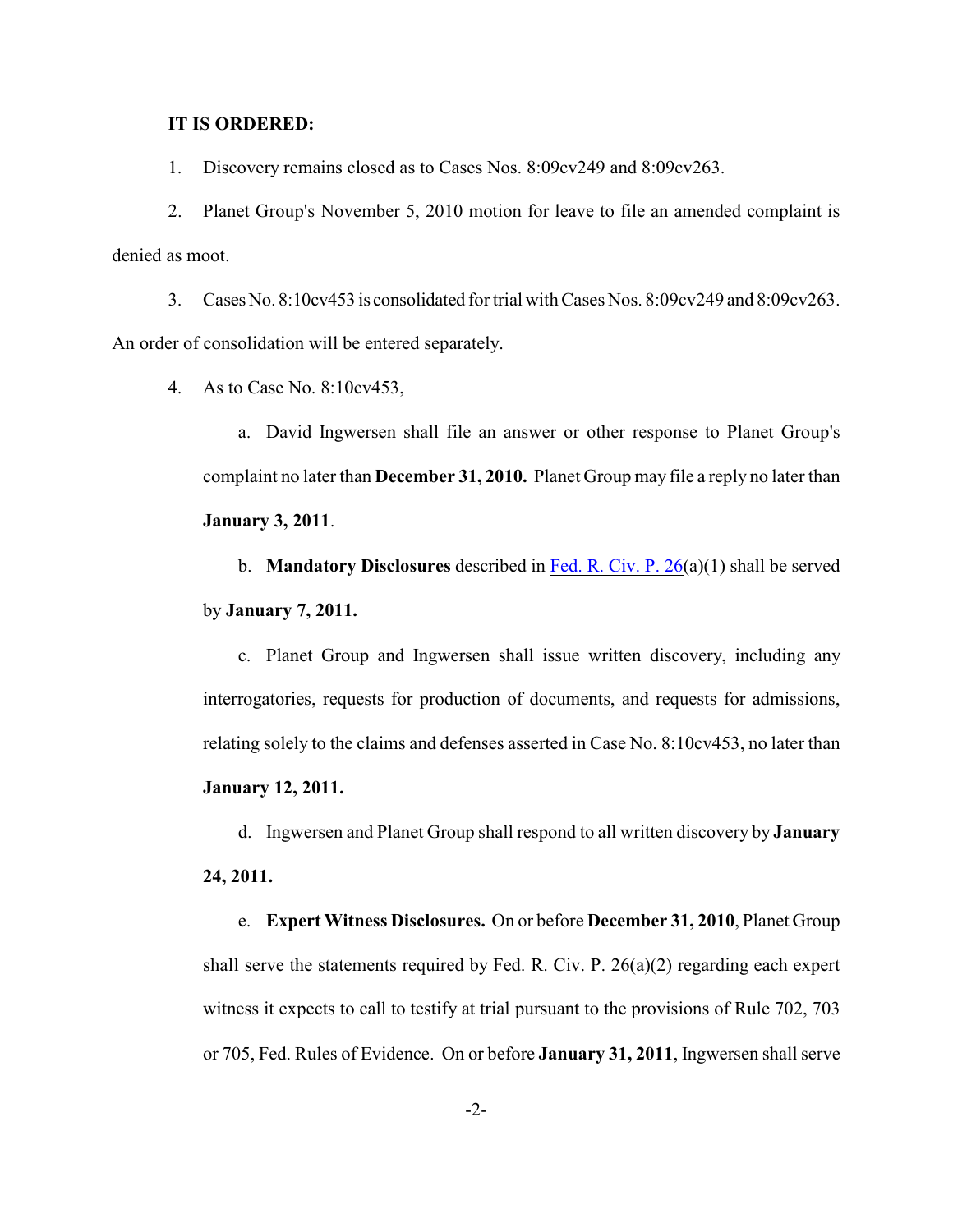the statements required by Fed. R. Civ. P.  $26(a)(2)$  regarding each expert witness it expects to call to testify at trial pursuant to the provisions of Rule 702, 703 or 705, Fed. Rules of Evidence.

f. **Expert Witness Depositions; Waiver.** Planet Group shall make any disclosed experts available for depositions during the month of January 2011. Ingwersen shall make any disclosed experts available for deposition during the month of February 2011. A party's failure to request and/or conduct expert witness depositions in compliance with this schedule may result in a finding that the party has waived the right to depose said expert witnesses.

g. **Motions for Summary Judgment**, or any other dispositive motions, shall be filed no later than **February 4, 2011.**

h. Motions in limine, including Daubert challenges of a designated expert, shall be filed by **February 21, 2011.**

5. The **Final Pretrial Conference** with the undersigned magistrate judge is set for **Thursday, March 24, 2011, at 10:30 a.m.** in chambers, 111 South 18th Plaza, Suite 2210, Roman L. Hruska United States Courthouse, Omaha, Nebraska**. Before 3:00 p.m. on Tuesday, March 22, 2011**, counsel shall provide the undersigned with the draft of the proposed final pretrial order relating to the issues raised in Case No.  $8:10cv453<sup>1</sup>$ . The document may be delivered to chambers in person or by mail, faxed to chambers (402-661-7338), or sent by e-mail to [gossett@ned.uscourts.gov](mailto:gossett@ned.uscourts.gov) in .pdf format.

<sup>&</sup>lt;sup>1</sup>The parties have already submitted a draft final pretrial order for Cases Nos. 8:09cv249 and 8:09cv263.